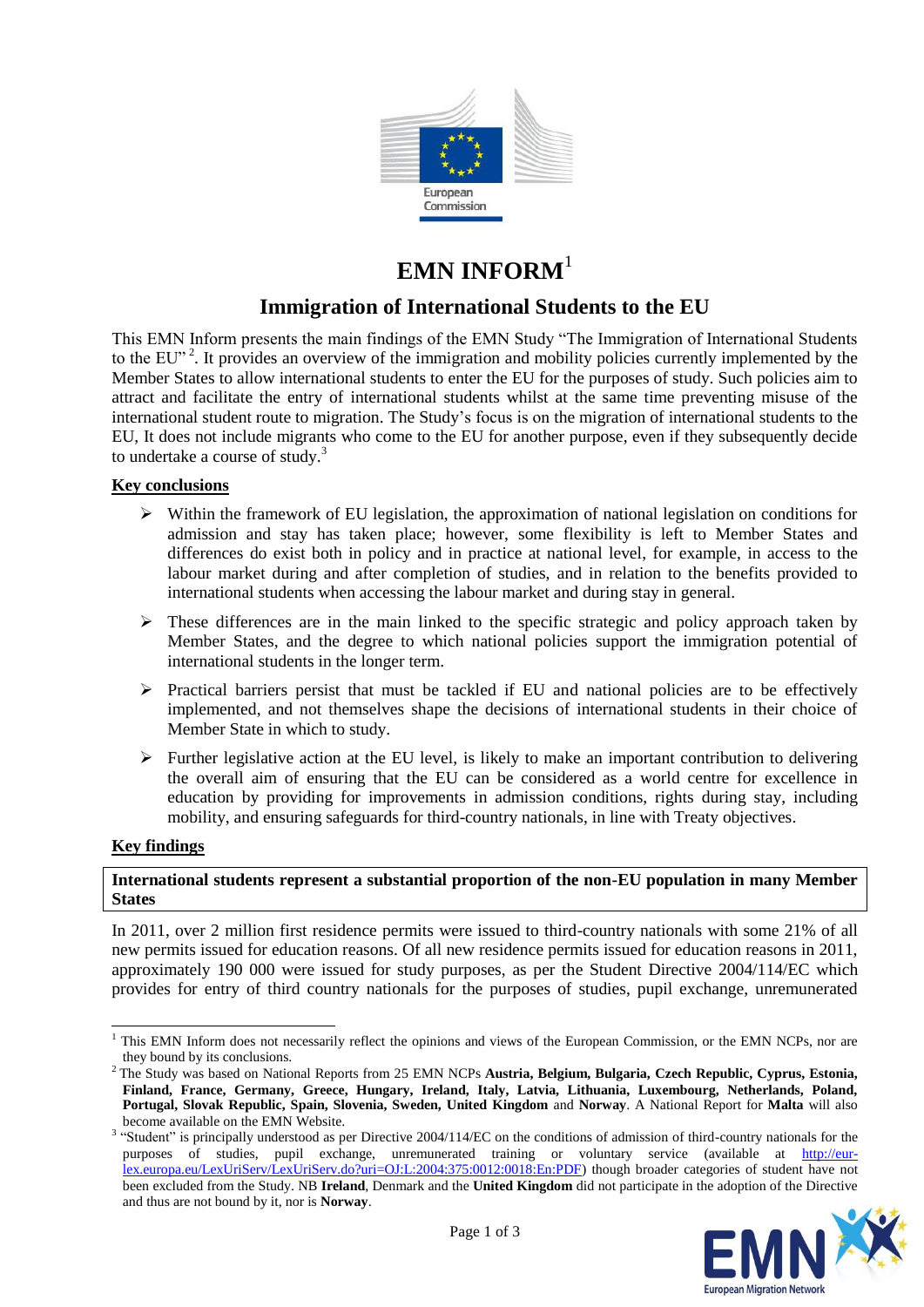training or voluntary service and lays down conditions also on residence and access to the labour market, amongst others.

#### **The importance and added value of international students is well-recognised**

The importance and added value of international students is well-recognised, as a potential source of highlevel skills to meet labour market needs in specific sectors. The EU's education policies strongly focus on advancing the EU as a centre of excellence in education and training and, to this end, the EU engages in a wide range of initiatives including regular policy dialogues, bilateral agreements and mobility programmes.

#### **Member States have developed national strategies to attract international students**

Member States policies are often underpinned by a national strategy focussing on facilitating access to education and promoting the Member State as an attractive destination for international students. Some national strategies focus on attracting skilled students (mostly Master and Doctoral students) within a wider policy context of attracting highly skilled workers into the national labour market to meet skills shortages.

### **Member States apply a range of measures to attract international students, in line with their national policies and strategic priorities.**

Member States ensure that international students are well informed of the programmes and services offered as well as the provision of scholarships and funding opportunities, with these opportunities often targeted to certain countries of origin where bilateral cooperation arrangements are in place. Over recent years, Member States have also initiated or increased the provision of, academic courses taught in English rather than in the national language.

**Flexible admission procedures may facilitate entry although international students still face administrative challenges in some cases, and will encounter wide variations on fees payable for visa and residence permits.**

The Students' Directive 2004/114/EC establishes common conditions for entry and stay to the EU for a period exceeding 3 months. To facilitate entry, Member States have introduced flexible admission procedures, with different visas or residence permits issued depending on the purpose and length of study, as well as fast tracking of applications in order to facilitate the formalities for international students. However, students from third countries still face challenges as a result of national regulations regarding their application for a visa/residence permit, such as having to visit the consular office of the Member States in person. A range of different policies apply across the EU in fees charged for processing visa and residence permit applications. In some Member States these have been reduced or even waived for international students; in others, fees charged for residence permits have increased over the past years.

**During study, international students can expect common entitlements across EU Member States, with some countries providing more favourable conditions, though in practice, barriers may exist, especially in relation to employment** 

During study, most Member States provide a number of entitlements to international students and allow accompaniment by family members. International students have access to the labour market during study, and in some cases, to self-employment. Some Member States offer international students unlimited access to the labour market, others opt to limit this to certain sectors of the economy and according to the needs of their national labour market, or may limit access for students during the first months of their stay. However, in practice, barriers for international students do exist even where work is permitted, for example, due to labour market restrictions.

**Following completion of studies, international students can apply for authorisation to stay on grounds other than study, subject to national conditions in place. Access to employment, self-employment and opportunities for job-search shows great variation across Member States, according to national policy.**

Following completion of studies, graduates can apply for relevant work permits / authorisation to stay on other grounds, without leaving the Member State, in the majority of Member States. Limitations may be placed on the type of employment which can be obtained by former international students, for example, it may need to be relevant to the academic programme completed, or in some cases minimum wage requirements may apply. The majority of Member States permit self-employment, though there may be a